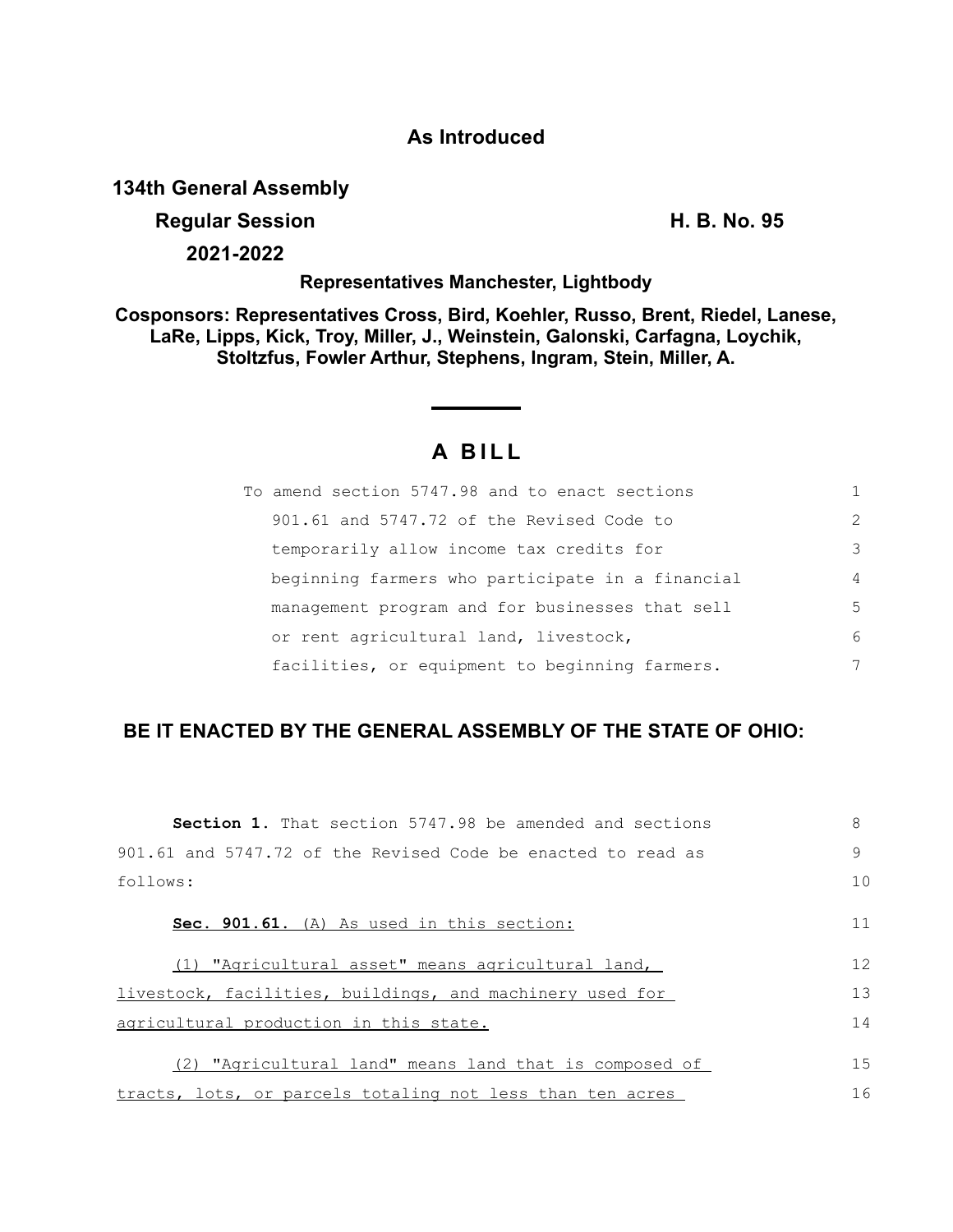| devoted to agricultural production or totaling less than ten     | 17 |
|------------------------------------------------------------------|----|
| acres devoted to agricultural production if the land produces an | 18 |
| average yearly gross income of at least two thousand five        | 19 |
| hundred dollars from agricultural production.                    | 20 |
| (3) "Agricultural production" has the same meaning as in         | 21 |
| section 929.01 of the Revised Code.                              | 22 |
| (4) "Beginning farmer" means an individual who has been          | 23 |
| certified as a beginning farmer by the director of agriculture   | 24 |
| or a participating land grant college under division (B) of this | 25 |
| section or who has received a substantially equivalent           | 26 |
| certification from the United States department of agriculture.  | 27 |
| "Beginning farmer" does not include an individual who has        | 28 |
| previously been certified as a beginning farmer but no longer    | 29 |
| meets the criteria for certification.                            | 30 |
| (5) "Owner of agricultural assets" means a person that is        | 31 |
| the owner in fee of agricultural land or that has legal title to | 32 |
| any other agricultural asset. An "owner of agricultural assets"  | 33 |
| does not include an equipment dealer or comparable entity        | 34 |
| engaged in the business of selling agricultural assets for       | 35 |
| profit.                                                          | 36 |
| (6) "Share rent agreement" means a rental agreement in           | 37 |
| which the principal consideration given to the owner of          | 38 |
| agricultural assets is a predetermined portion of the production | 39 |
| of the agricultural products produced from the rented            | 40 |
| agricultural assets and which provides for sharing production    | 41 |
| costs or risk of loss.                                           | 42 |
| (7) "Participating land grant college" or "college" means        | 43 |
| a state university, as defined in section 3345.011 of the        | 44 |
| Revised Code, that is designated a land grant college under the  | 45 |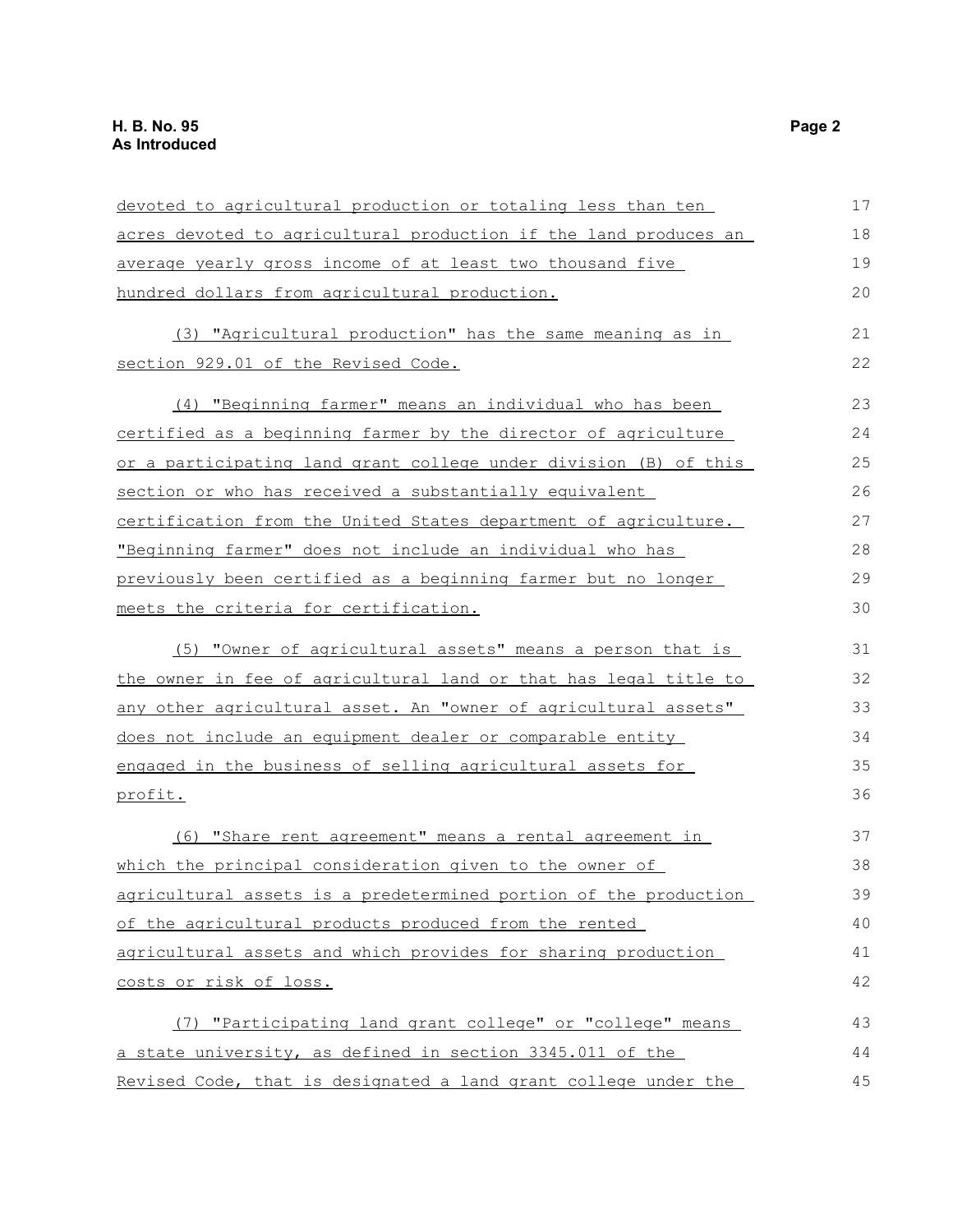| federal "Morrill Act of 1862," 7 U.S.C. 301 et seq., or the     | 46 |
|-----------------------------------------------------------------|----|
| "Agricultural College Act of 1890," 7 U.S.C. 321 et seq., and   | 47 |
| that elects to participate in certifying individuals as         | 48 |
| beginning farmers under this section.                           | 49 |
| (B) For the purposes of the tax credit authorized in            | 50 |
| division (A) of section 5747.72 of the Revised Code, the        | 51 |
| director of agriculture and participating land grant colleges   | 52 |
| shall certify individuals as beginning farmers. An individual   | 53 |
| may apply to the director or college for certification, and the | 54 |
| director or college shall provide the certification if the      | 55 |
| director or college determines that the individual meets all of | 56 |
| the requirements of this division. The certification is valid   | 57 |
| until the individual no longer meets all of the requirements of | 58 |
| this division. To qualify, the individual must be a resident of | 59 |
| <u>this state and:</u>                                          | 60 |
| (1) Be seeking entry, or have entered within the last ten       | 61 |
| years, into farming;                                            | 62 |
| (2) Farm, or intend to farm, land in this state;                | 63 |
| (3) Not be a partner, member, shareholder, or trustee of        | 64 |
| the owner of the agricultural assets the individual is seeking  | 65 |
| to purchase or rent.                                            | 66 |
| (4) Have a total net worth, including the assets and            | 67 |
| liabilities of the individual's spouse and dependents, of less  | 68 |
| than eight hundred thousand dollars in 2021 and an amount in    | 69 |
| subsequent years which is adjusted for inflation by multiplying | 70 |
| that amount by the cumulative inflation rate as determined by   | 71 |
| the consumer price index (all items) prepared by the United     | 72 |
| States bureau of labor statistics.                              | 73 |
| (5) Provide the majority of the day-to-day physical labor       | 74 |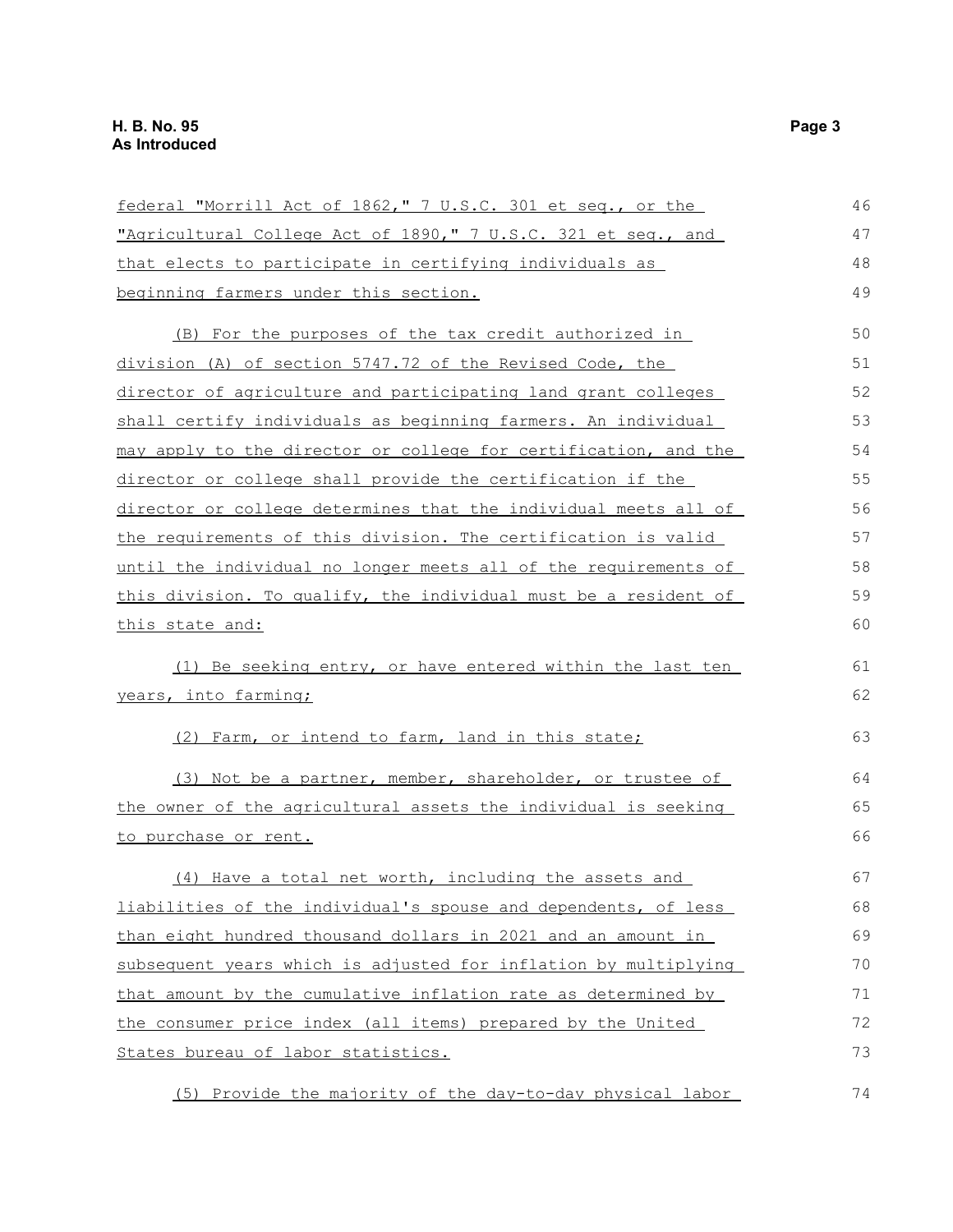| for and management of the farm;                                  | 75  |
|------------------------------------------------------------------|-----|
| (6) Have adequate farming experience or demonstrate              | 76  |
| knowledge in the type of farming for which the individual seeks  | 77  |
| <u>assistance;</u>                                               | 78  |
| (7) Submit projected earnings statements and demonstrate a       | 79  |
| profit potential;                                                | 80  |
| (8) Demonstrate that farming will be a significant source        | 81  |
| of income for the individual;                                    | 82  |
| (9) Participate in a financial management program approved       | 83  |
| under division (C) of this section;                              | 84  |
| (10) Meet any other requirements prescribed by the               | 85  |
| director.                                                        | 86  |
| (C) For the purposes of the tax credit authorized in             | 87  |
| division (B) of section 5747.72 of the Revised Code, the         | 88  |
| director of agriculture, in consultation with the participating  | 89  |
| land grant colleges, shall certify financial management programs | 90  |
| that would qualify a beginning farmer for the credit authorized  | 91  |
| under that division. The director and colleges shall establish a | 92  |
| procedure for certifying such programs and shall maintain a list | 93  |
| of certified programs on the web site of the department of       | 94  |
| agriculture.                                                     | 95  |
| (D) (1) The owner of agricultural assets who sells               | 96  |
| agricultural assets to a beginning farmer during the calendar    | 97  |
| year or who rents agricultural assets to a beginning farmer      | 98  |
| during the calendar year or in either of the two preceding       | 99  |
| calendar years may apply to the director of agriculture, on      | 100 |
| forms prescribed by the director, for a tax credit under         | 101 |
| division (A) of section 5747.72 of the Revised Code, provided,   | 102 |
| in the case of a rental, the asset is rented at prevailing       | 103 |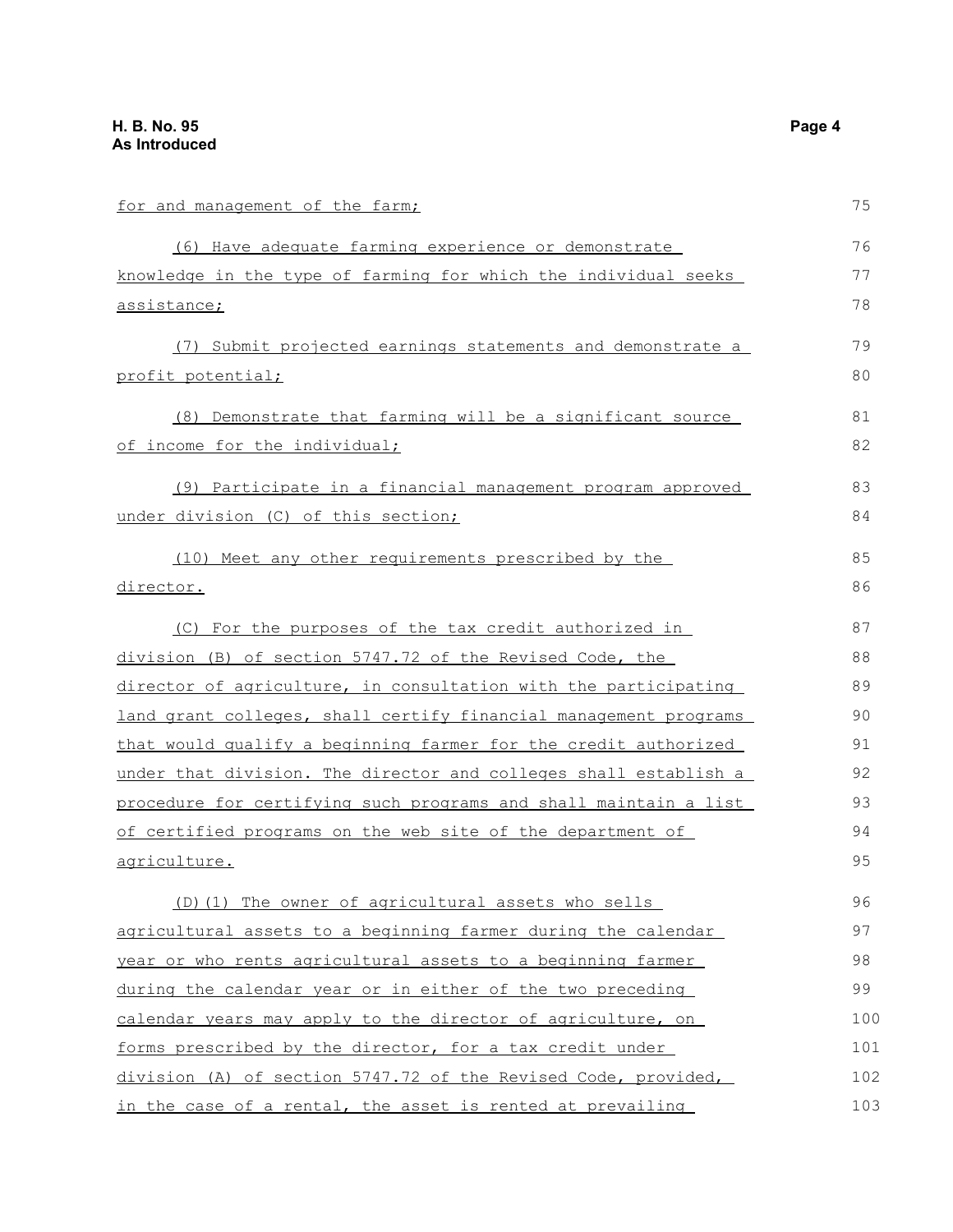| community rates, as determined under the rules adopted under     | 104 |
|------------------------------------------------------------------|-----|
| division (G) of this section. The application shall identify or  | 105 |
| include all of the following:                                    | 106 |
| (a) The name of the beginning farmer;                            | 107 |
| (b) The date the sale was made or the date the lease was         | 108 |
| <u>entered into;</u>                                             | 109 |
| (c) If applying for the credit on the basis of the sale of       | 110 |
| an agricultural asset, the sale price of the asset;              | 111 |
| (d) If applying for the credit on the basis of renting an        | 112 |
| agricultural asset:                                              | 113 |
| (i) The duration of the lease;                                   | 114 |
| (ii) Proof that the asset is rented at prevailing                | 115 |
| community rates;                                                 | 116 |
| (iii) The amount, in cash equivalent, of the gross rental        | 117 |
| income received during the taxable year for which the credit is  | 118 |
| sought;                                                          | 119 |
| (iv) Whether the asset is rented pursuant to a share rent        | 120 |
| agreement.                                                       | 121 |
| (2) The director shall approve an application received           | 122 |
| under this section if the director determines that the applicant | 123 |
| is eligible for the credit and if awarding the credit would not  | 124 |
| cause the limit described in division (F) of this section to be  | 125 |
| exceeded. The director shall issue a tax credit certificate to   | 126 |
| an approved applicant listing the amount of the credit the       | 127 |
| applicant is authorized to claim under division (A) of section   | 128 |
| 5747.72 of the Revised Code, which shall equal one of the        | 129 |
| following:                                                       | 130 |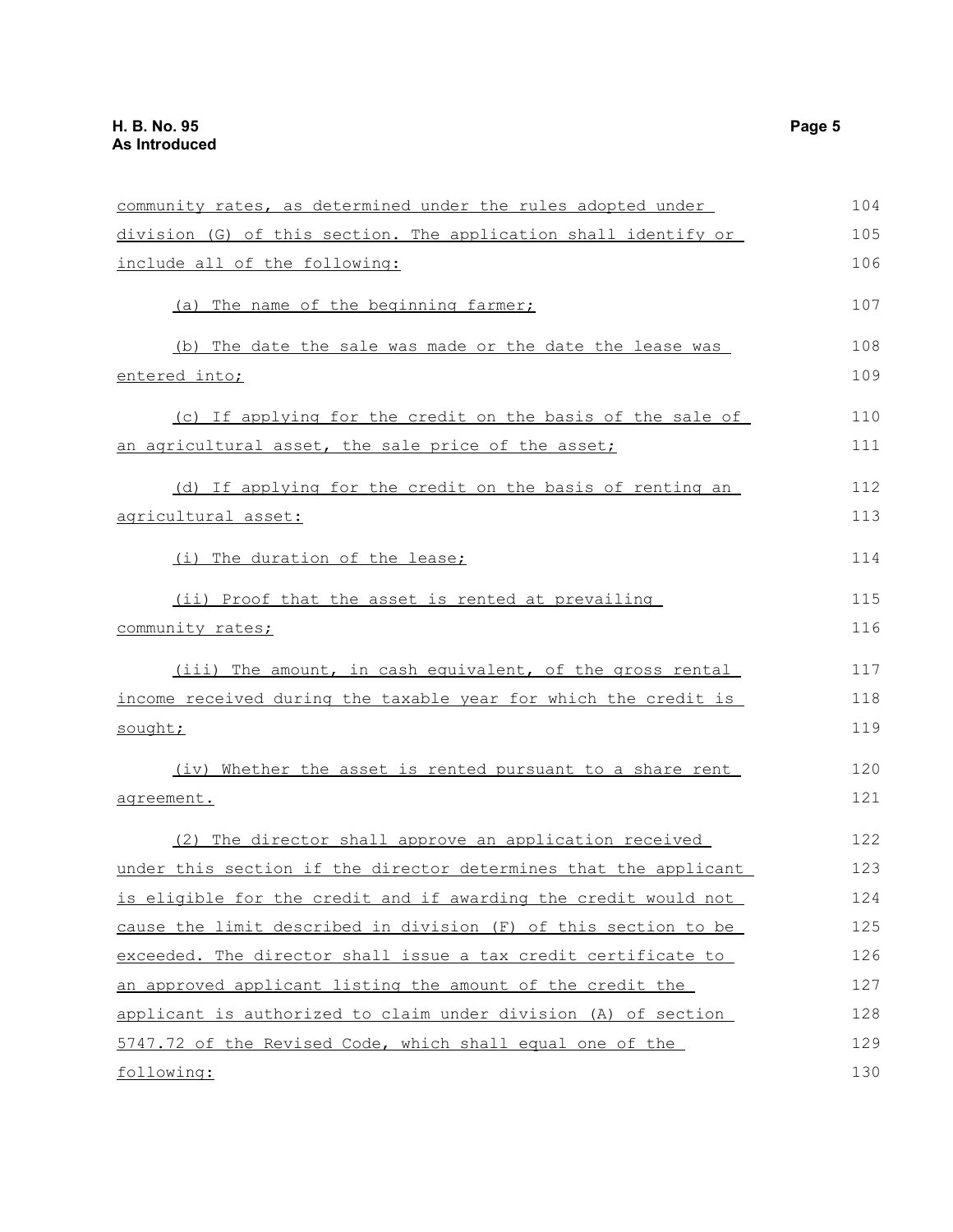(a) Five per cent of the sale price of the agricultural asset; (b) Ten per cent of the cash equivalent of the gross rental income received during the calendar year pursuant to a rental agreement, provided the agreement was entered into on or after the first day of the second preceding calendar year; (c) Fifteen per cent of the cash equivalent of the gross rental income received during the taxable year pursuant to a share rent agreement, provided the agreement was entered into on or after the first day of the second preceding calendar year. (E) A beginning farmer may apply to the director of agriculture, on forms prescribed by the director, for a tax credit under division (B) of section 5747.72 of the Revised Code equal to the cost the individual incurred during the calendar year for participating in a financial management program approved under division (C) of this section or a substantially equivalent financial management program approved by the United States department of agriculture. The application shall include all of the following: (1) The name and address of the financial management program; (2) The costs the individual incurs for participating in that program; (3) The date or dates the individual participated in that program. The director shall approve an application received under this section if the director determines that the applicant is 131 132 133 134 135 136 137 138 139 140 141 142 143 144 145 146 147 148 149 150 151 152 153 154 155 156 157 158

eligible for the credit and if awarding the credit would not cause the limit described in division (F) of this section to be 159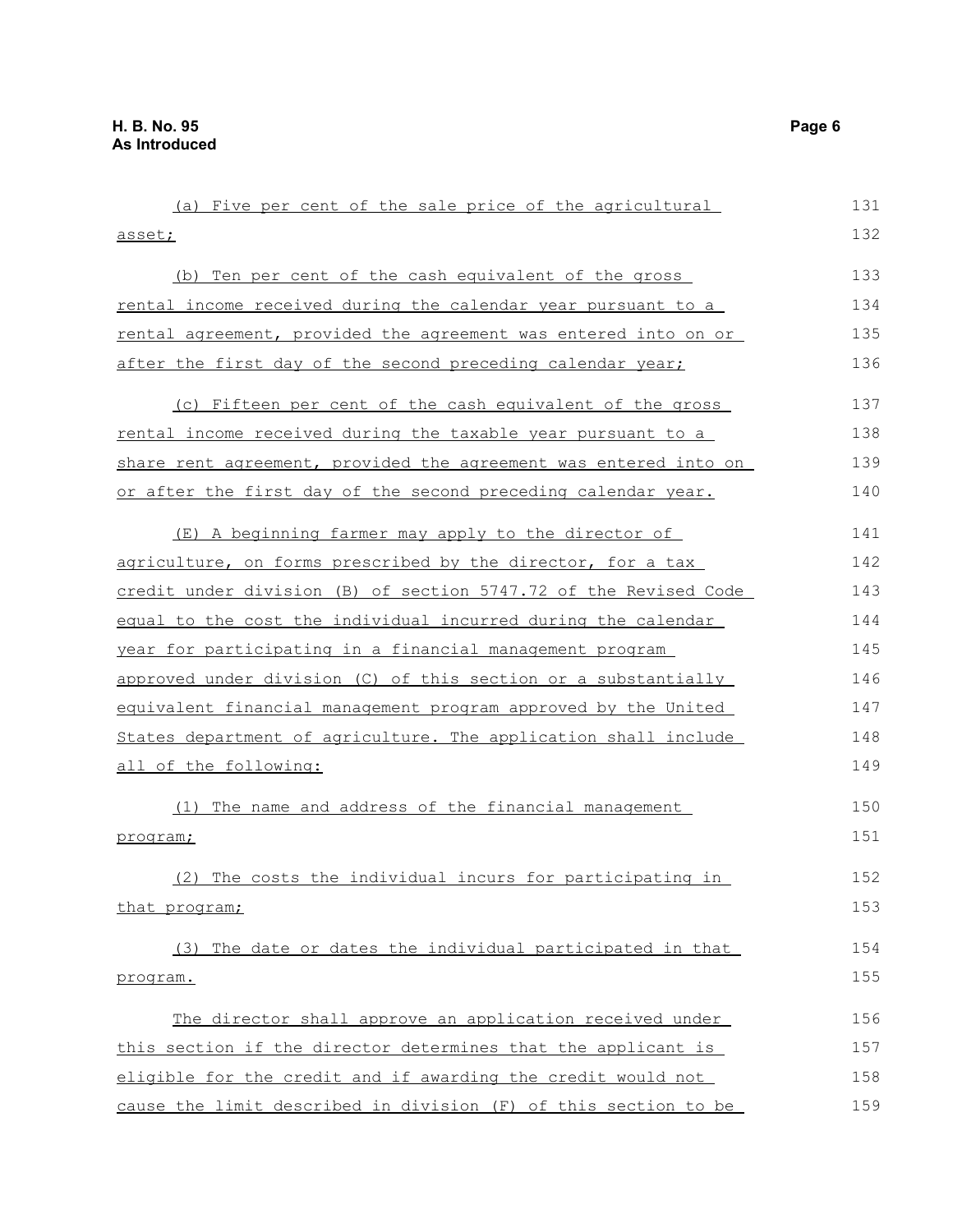| exceeded. The director shall issue a tax credit certificate to   | 160 |
|------------------------------------------------------------------|-----|
| an approved applicant listing the amount of the credit the       | 161 |
| applicant is authorized to claim under division (B) of section   | 162 |
| 5747.72 of the Revised Code.                                     | 163 |
| (F) The director may not issue more than ten million             | 164 |
| dollars in tax credit certificates under divisions (D) and (E)   | 165 |
| of this section. The director may not issue tax credit           | 166 |
| certificates under this section on or after the first day of     | 167 |
| January of the sixth calendar year beginning after the effective | 168 |
| date of this section.                                            | 169 |
| (G) The director of agriculture, in consultation with the        | 170 |
| tax commissioner, may adopt any rules necessary to administer    | 171 |
| this section, including a rule prescribing the method for        | 172 |
| determining prevailing community rental rates.                   | 173 |
| Sec. 5747.72. (A) There is hereby allowed a nonrefundable        | 174 |
| credit against a taxpayer's aggregate liability under section    | 175 |
| 5747.02 of the Revised Code for a taxpayer that is issued a      | 176 |
| credit certificate under division (D) of section 901.61 of the   | 177 |
| Revised Code. The credit shall be claimed for the taxable year   | 178 |
| during which the certificate is issued.                          | 179 |
| The credit shall be claimed in the order required under          | 180 |
| section 5747.98 of the Revised Code. If a credit exceeds the     | 181 |
| aggregate amount of tax otherwise due for a taxable year, the    | 182 |
| excess may be carried forward and applied against the tax due    | 183 |
| for not more than fifteen succeeding taxable years, provided     | 184 |
| that the amount applied to the tax due for any taxable year      | 185 |
| shall be subtracted from the amount available to carry forward   | 186 |
| <u>to succeeding years.</u>                                      | 187 |
| There is hereby allowed a nonrefundable credit against<br>(B)    | 188 |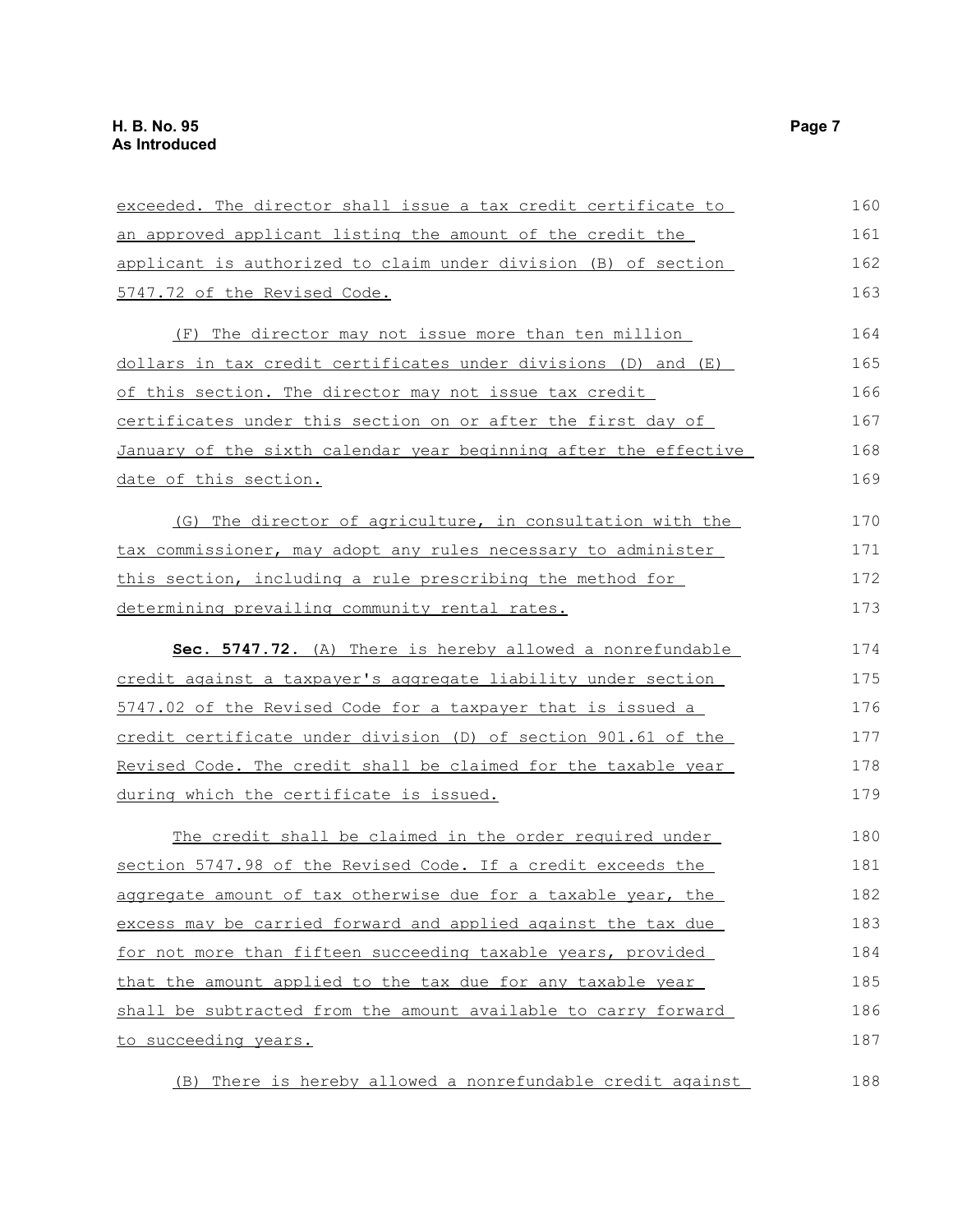| a taxpayer's aggregate liability under section 5747.02 of the    | 189 |
|------------------------------------------------------------------|-----|
| Revised Code for a taxpayer that is issued a credit certificate  | 190 |
| under division (E) of section 901.61 of the Revised Code. The    | 191 |
| credit shall be claimed for the taxable year during which the    | 192 |
| certificate is issued.                                           | 193 |
| The credit shall be claimed in the order required under          | 194 |
| section 5747.98 of the Revised Code. If a credit exceeds the     | 195 |
| aggregate amount of tax otherwise due for the taxable year, the  | 196 |
| excess may be carried forward and applied against the tax due    | 197 |
| for not more than three succeeding taxable years, provided that  | 198 |
| the amount applied to the tax due for any taxable year shall be  | 199 |
| subtracted from the amount available to carry forward to         | 200 |
| succeeding years.                                                | 201 |
| Sec. 5747.98. (A) To provide a uniform procedure for             | 202 |
| calculating a taxpayer's aggregate tax liability under section   | 203 |
| 5747.02 of the Revised Code, a taxpayer shall claim any credits  | 204 |
| to which the taxpayer is entitled in the following order:        | 205 |
| Either the retirement income credit under division (B) of        | 206 |
| section 5747.055 of the Revised Code or the lump sum retirement  | 207 |
| income credits under divisions $(C)$ , $(D)$ , and $(E)$ of that | 208 |
| section;                                                         | 209 |
| Either the senior citizen credit under division (F) of           | 210 |
| section 5747.055 of the Revised Code or the lump sum             | 211 |
| distribution credit under division (G) of that section;          | 212 |
| The dependent care credit under section 5747.054 of the          | 213 |
| Revised Code;                                                    | 214 |
| The credit for displaced workers who pay for job training        | 215 |
| under section 5747.27 of the Revised Code;                       | 216 |
| The campaign contribution credit under section 5747.29 of        | 217 |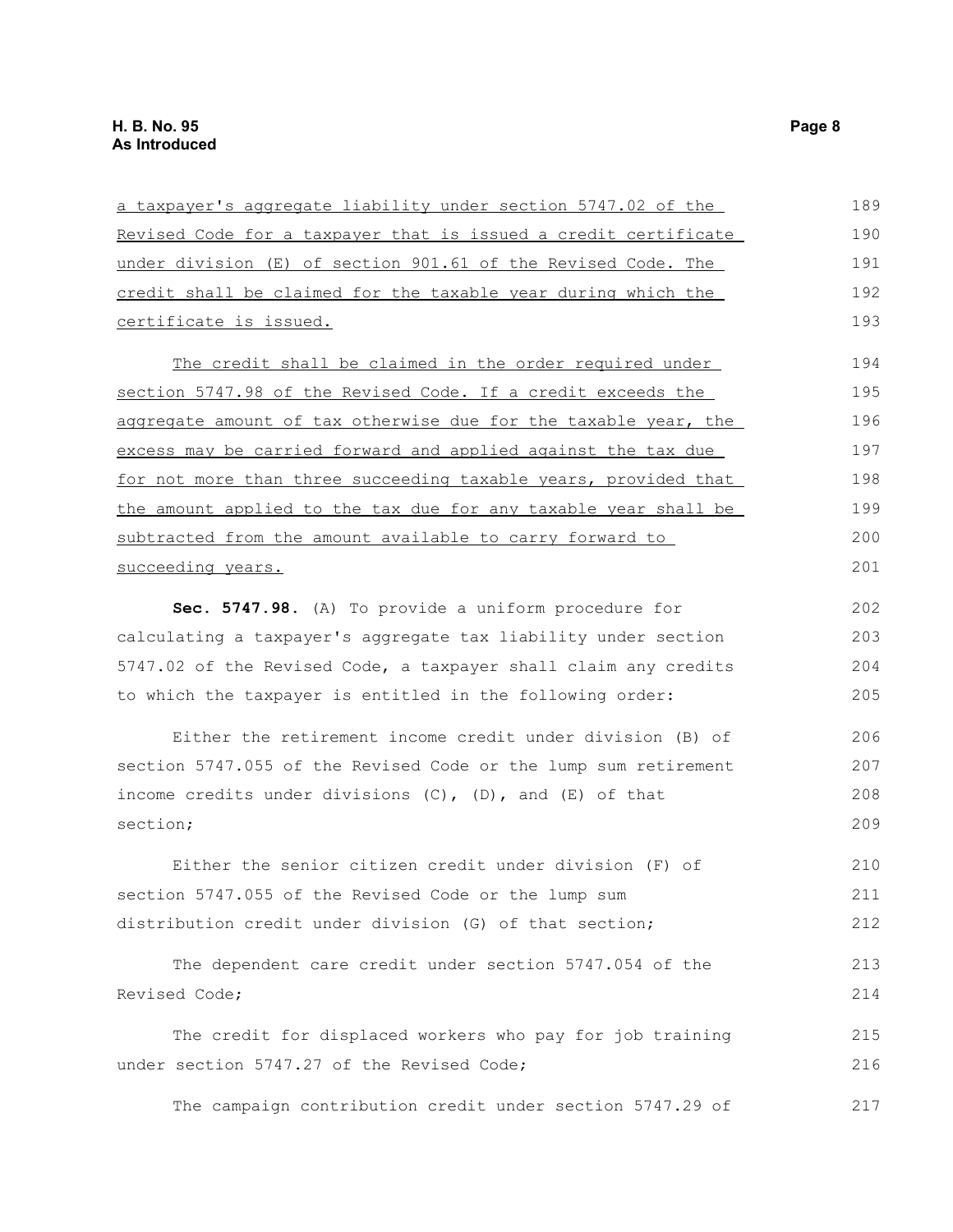#### **H. B. No. 95 Page 9 As Introduced**

| the Revised Code;                                              | 218 |
|----------------------------------------------------------------|-----|
| The twenty-dollar personal exemption credit under section      | 219 |
| 5747.022 of the Revised Code;                                  | 220 |
| The joint filing credit under division (G) of section          | 221 |
| 5747.05 of the Revised Code;                                   | 222 |
| The earned income credit under section 5747.71 of the          | 223 |
| Revised Code;                                                  | 224 |
| The credit for adoption of a minor child under section         | 225 |
| 5747.37 of the Revised Code;                                   | 226 |
| The nonrefundable job retention credit under division (B)      | 227 |
| of section 5747.058 of the Revised Code;                       | 228 |
| The enterprise zone credit under section 5709.66 of the        | 229 |
| Revised Code;                                                  | 230 |
| The credit for beginning farmers who participate in a          | 231 |
| financial management program under division (B) of section     | 232 |
| 5747.81 of the Revised Code;                                   | 233 |
| The credit for purchases of qualifying grape production        | 234 |
| property under section 5747.28 of the Revised Code;            | 235 |
| The small business investment credit under section 5747.81     | 236 |
| of the Revised Code;                                           | 237 |
| The nonrefundable lead abatement credit under section          | 238 |
| 5747.26 of the Revised Code;                                   | 239 |
| The opportunity zone investment credit under section           | 240 |
| 122.84 of the Revised Code;                                    | 241 |
| The credit for selling or renting agricultural assets to       | 242 |
| beginning farmers under division (A) of section 5747.72 of the | 243 |
| Revised Code;                                                  | 244 |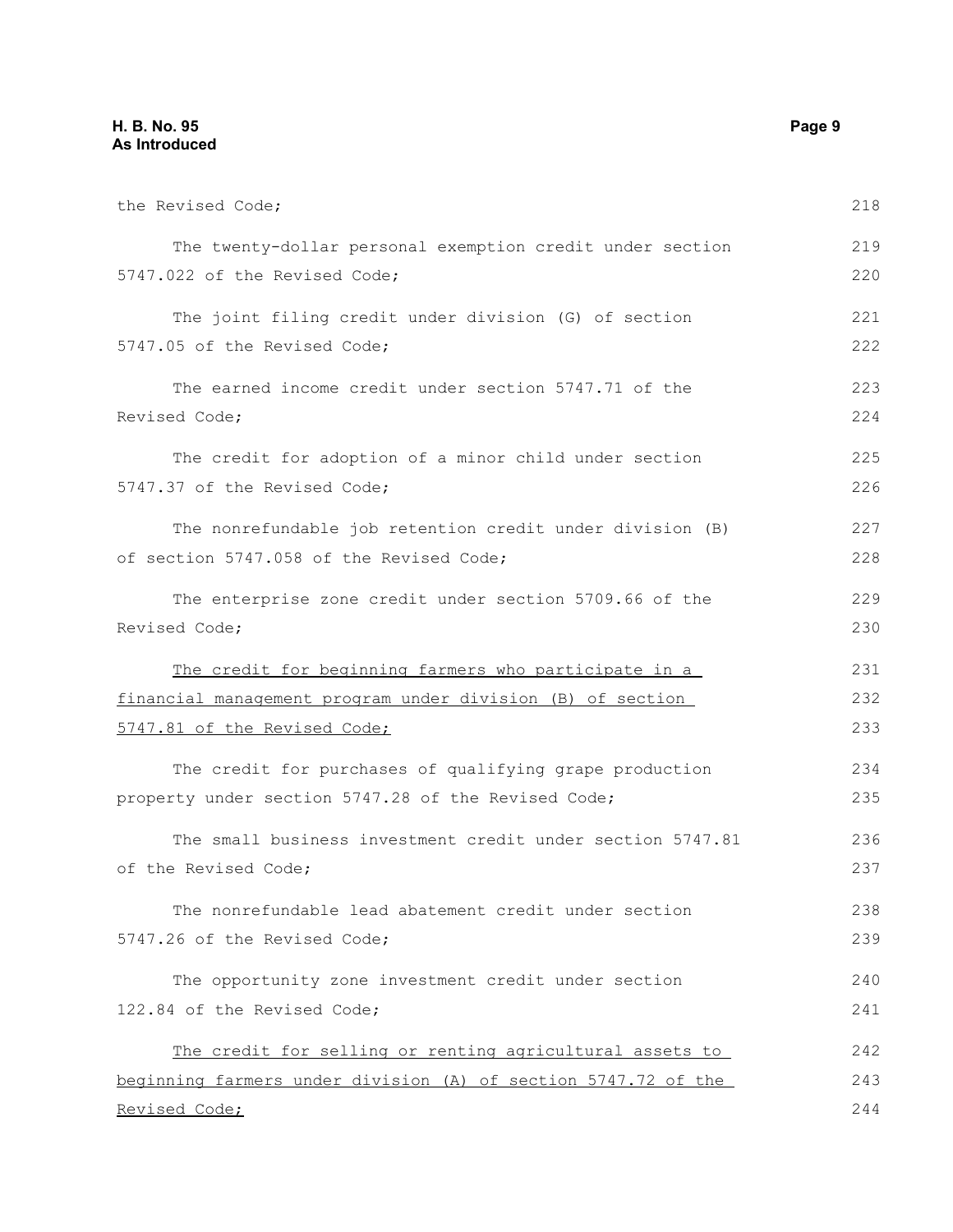The enterprise zone credits under section 5709.65 of the Revised Code; The research and development credit under section 5747.331 of the Revised Code; The credit for rehabilitating a historic building under section 5747.76 of the Revised Code; The nonresident credit under division (A) of section 5747.05 of the Revised Code; The credit for a resident's out-of-state income under division (B) of section 5747.05 of the Revised Code; The refundable motion picture and broadway theatrical production credit under section 5747.66 of the Revised Code; The refundable jobs creation credit or job retention credit under division (A) of section 5747.058 of the Revised Code; The refundable credit for taxes paid by a qualifying entity granted under section 5747.059 of the Revised Code; The refundable credits for taxes paid by a qualifying pass-through entity granted under division (I) of section 5747.08 of the Revised Code; The refundable credit under section 5747.80 of the Revised Code for losses on loans made to the Ohio venture capital program under sections 150.01 to 150.10 of the Revised Code; The refundable credit for rehabilitating a historic building under section 5747.76 of the Revised Code. (B) For any credit, except the refundable credits enumerated in this section and the credit granted under division 245 246 247 248 249 250 251 252 253 254 255 256 257 258 259 260 261 262 263 264 265 266 267 268 269 270 271